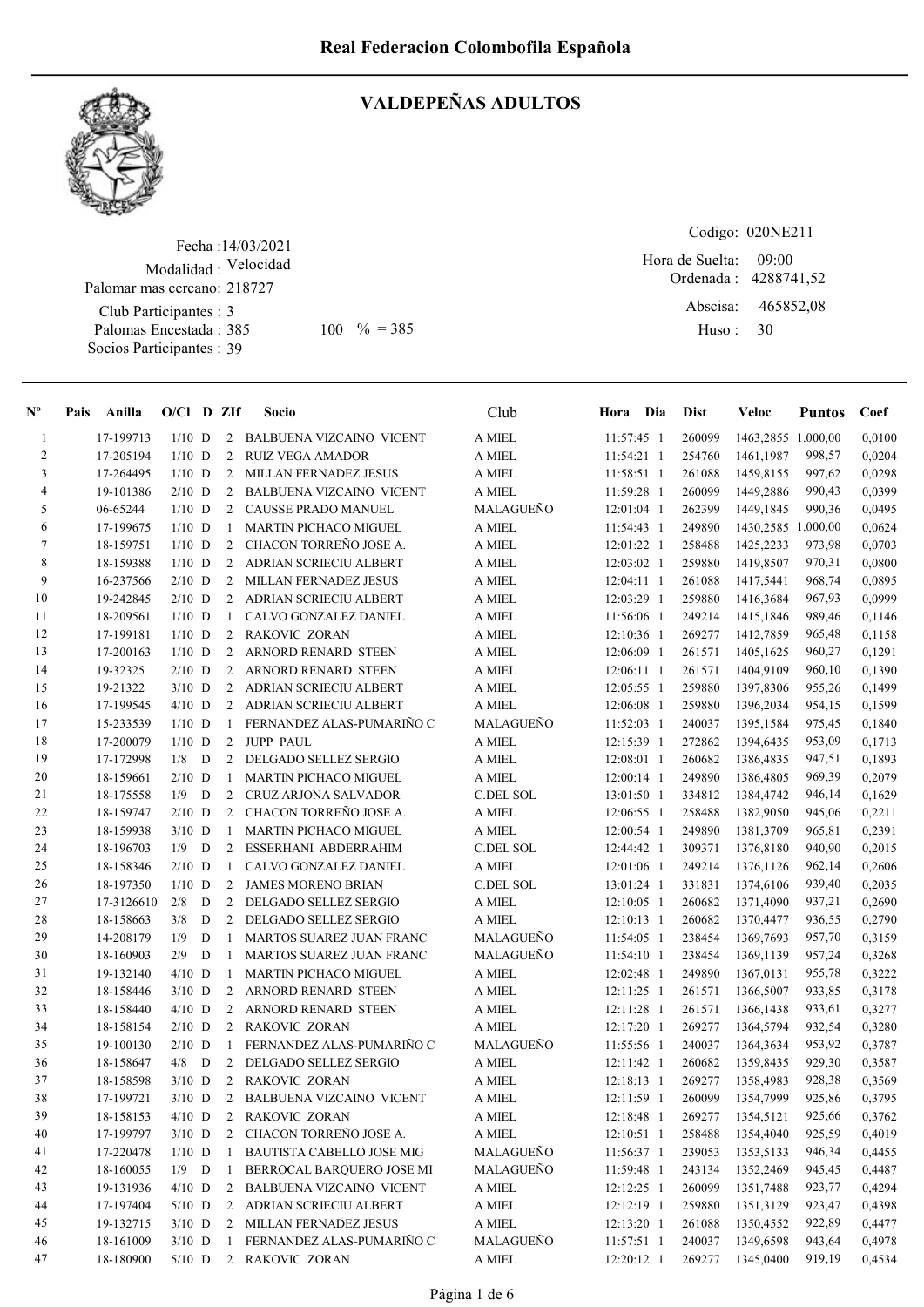| $\mathbf{N}^{\mathbf{o}}$ | Pais<br>Anilla         | $O/C1$ D ZIf |   |                | Socio                                           | Club             | Dia<br>Hora                 | <b>Dist</b>      | <b>Veloc</b>           | <b>Puntos</b>    | Coef             |
|---------------------------|------------------------|--------------|---|----------------|-------------------------------------------------|------------------|-----------------------------|------------------|------------------------|------------------|------------------|
| 48                        | 18-197368              | $2/10$ D     |   | 2              | JAMES MORENO BRIAN                              | C.DEL SOL        | 13:06:53 1                  | 331831           | 1344,0802              | 918,53           | 0,3757           |
| 49                        | 16-235195              | $1/10$ D     |   | 2              | <b>GONZALEZ RECUERDA FRANCIS</b>                | A MIEL           | 12:12:49 1                  | 258430           | 1340,2887              | 915,94           | 0,4925           |
| 50                        | 16-235177              | $2/10$ D     |   | 2              | <b>GONZALEZ RECUERDA FRANCIS</b>                | A MIEL           | $12:12:54$ 1                | 258430           | 1339,7097              | 915,54           | 0,5025           |
| 51                        | 17-200688              | $3/10$ D     |   | 2              | <b>GONZALEZ RECUERDA FRANCIS</b>                | A MIEL           | 12:12:59 1                  | 258430           | 1339,1312              | 915,15           | 0,5126           |
| 52                        | 19-132223              | $5/10$ D     |   | 1              | <b>MARTIN PICHACO MIGUEL</b>                    | A MIEL           | 12:06:37 1                  | 249890           | 1339,0551              | 936,23           | 0,5405           |
| 53                        | 19-343291              | $1/10$ D     |   |                | 2 MIRCEA RAZVAN SIPOS                           | C.DEL SOL        | $12:51:20$ 1                | 309590           | 1338,2853              | 914,57           | 0,4447           |
| 54                        | 18-161088              | $2/10$ D     |   | 2              | CAUSSE PRADO MANUEL                             | MALAGUEÑO        | 12:16:11 1                  | 262399           | 1337,5193              | 914,05           | 0,5345           |
| 55                        | 17-200015              | $4/10$ D     |   | 2              | <b>GONZALEZ RECUERDA FRANCIS</b>                | A MIEL           | 12:13:32 1                  | 258430           | 1335,3255              | 912,55           | 0,5528           |
| 56                        | 16-235188              | $5/10$ D     |   | 2              | <b>GONZALEZ RECUERDA FRANCIS</b>                | A MIEL           | 12:13:39 1                  | 258430           | 1334,5210              | 912,00           | 0,5628           |
| 57                        | 17-200063              | $2/10$ D     |   | 2              | <b>JUPP PAUL</b>                                | A MIEL           | 12:24:46 1                  | 272862           | 1332,5509              | 910,65           | 0,5426           |
| 58                        | 18-159569              | 1/9          | D | 2              | PORRAS MARTIN SALVADOR                          | A MIEL           | 12:13:01 1                  | 256850           | 1330,7141              | 909,40           | 0,5865           |
| 59                        | 18-160404              | $1/10$ D     |   | -1             | ACEDO DOMINGUEZ ANTONIO                         | MALAGUEÑO        | 12:06:20 1                  | 247655           | 1329,0966              | 929,27           | 0,6188           |
| 60                        | 17-264002              | $5/10$ D     |   | 2              | ARNORD RENARD STEEN                             | A MIEL           | 12:17:01 1                  | 261571           | 1327,6593              | 907,31           | 0,5958           |
| 61                        | 18-159940              | 6/10         |   | $\mathbf{1}$   | <b>MARTIN PICHACO MIGUEL</b>                    | A MIEL           | 12:08:21 1                  | 249890           | 1326,7321              | 927,61           | 0,6340           |
| 62                        | 18-159970              | $3/10$ D     |   | 2              | <b>JUPP PAUL</b>                                | A MIEL           | 12:25:45 1                  | 272862           | 1326,1823              | 906,30           | 0,5902           |
| 63                        | 18-161051              | $3/10$ D     |   | 2              | CAUSSE PRADO MANUEL                             | MALAGUEÑO        | 12:17:56 1                  | 262399           | 1325,6938              | 905,97           | 0,6236           |
| 64                        | 06-65242               | $4/10$ D     |   | 2              | CAUSSE PRADO MANUEL                             | MALAGUEÑO        | 12:17:58 1                  | 262399           | 1325,4706              | 905,81           | 0,6335           |
| 65                        | 18-159731              | $4/10$ D     |   | 2              | CHACON TORREÑO JOSE A.                          | A MIEL           | 12:15:03 1                  | 258488           | 1325,2397              | 905,66           | 0,6531           |
| 66                        | 17-220325              | $5/10$ D     |   | $\mathbf{2}$   | CAUSSE PRADO MANUEL                             | MALAGUEÑO        | 12:18:07 1                  | 262399           | 1324,4671              | 905,13           | 0,6533           |
| 67                        | 18-159146              | 1/9          | D | 1              | RAMIREZ ESTEBANEZ FRANCIS                       | A MIEL           | 12:10:33 1                  | 251958           | 1322,2671              | 924,49           | 0,6907           |
| 68                        | 18-196844              | 2/9          | D | 2              | ESSERHANI ABDERRAHIM                            | C.DEL SOL        | 12:53:59 1                  | 309371           | 1322,1925              | 903,57           | 0,5709           |
| 69                        | 18-161733              | 3/9          | D | 1              | MARTOS SUAREZ JUAN FRANC                        | MALAGUEÑO        | $12:01:08$ 1                | 238454           | 1316,4556              | 920,43           | 0,7516           |
| 70                        | 17-220014              | $1/10$ D     |   | 1              | CAMACHO MUÑOZ JUAN SEBAS                        | MALAGUEÑO        | 11:57:15 1                  | 233093           | 1315,0522              | 919,45           | 0,7800           |
| 71                        | 18-159779              | $5/10$ D     |   | 2              | CHACON TORREÑO JOSE A.                          | A MIEL           | 12:16:41 1                  | 258488           | 1314,2344              | 898,13           | 0,7134           |
| 72                        | 18-159963              | $4/10$ D     |   | 2              | <b>JUPP PAUL</b>                                | A MIEL           | 12:28:13 1                  | 272862           | 1310,4715              | 895,56           | 0,6854           |
| 73                        | 15-227601              | $2/9$ D      |   | 2              | PORRAS MARTIN SALVADOR                          | A MIEL           | $12:16:33$ 1                | 256850           | 1306,7922              | 893,05           | 0,7382           |
| 74                        | 18-160473              | $2/10$ D     |   | 1              | ACEDO DOMINGUEZ ANTONIO                         | <b>MALAGUENO</b> | 12:09:39 1                  | 247655           | 1305,8529              | 913,01           | 0,7761           |
| 75                        | 18-175565              | 2/9          | D | 2              | <b>CRUZ ARJONA SALVADOR</b>                     | C.DEL SOL        | 13:16:37 1                  | 334812           | 1304,7165              | 891,63           | 0,5818           |
| 76                        | 18-158187              | 6/10         |   | $\overline{2}$ | RAKOVIC ZORAN                                   | A MIEL           | 12:26:44 1                  | 269277           | 1302,5331              | 890,14           | 0,7331           |
| 77<br>78                  | 16-235250<br>18-159719 | 5/8<br>6/10  | D | 2<br>2         | DELGADO SELLEZ SERGIO<br>CHACON TORREÑO JOSE A. | A MIEL<br>A MIEL | 12:20:16 1<br>$12:18:35$ 1  | 260682<br>258488 | 1301,6744<br>1301,6601 | 889,55<br>889,54 | 0,7672<br>0,7838 |
| 79                        | 18-175544              | $3/9$ D      |   | 2              | <b>CRUZ ARJONA SALVADOR</b>                     | C.DEL SOL        | 13:18:15 1                  | 334812           | 1296,4647              | 885,99           | 0,6129           |
| 80                        | 17-220301              | 6/10         |   | 2              | CAUSSE PRADO MANUEL                             | <b>MALAGUENO</b> | 12:22:27 1                  | 262399           | 1296,1176              | 885,75           | 0,7919           |
| 81                        | 18-196148              | $1/10$ D     |   | 2              | <b>GUERRERO OTAL JOSE M</b>                     | C.DEL SOL        | 12:36:37 1                  | 280652           | 1295,6159              | 885,41           | 0,7496           |
| 82                        | 19-131687              | 6/10         |   | 2              | ADRIAN SCRIECIU ALBERT                          | A MIEL           | 12:20:36 1                  | 259880           | 1295,5135              | 885,34           | 0,8196           |
| 83                        | 18-159091              | $2/9$ D      |   | -1             | RAMIREZ ESTEBANEZ FRANCIS                       | A MIEL           | 12:14:31 1                  | 251958           | 1295,3029              | 905,64           | 0,8556           |
| 84                        | 18-197502              | $1/10$ D     |   |                | 2 REZKI ABDELHAK FEHMI                          | C.DEL SOL        | 12:46:08 1                  | 291955           | 1291,0746              | 882,31           | 0,7473           |
| 85                        |                        |              |   |                | 19-142593 1/8 D 2 PUERTAS CALDERON MIGUEL       | C.DEL SOL        | 12:37:03 1 280161 1290,7671 |                  |                        | 882,10           | 0,7880           |
| 86                        | 18-262295              | 6/8          |   |                | 2 DELGADO SELLEZ SERGIO                         | A MIEL           | 12:22:19 1                  | 260682           | 1288,4850              | 880,54           | 0,8569           |
| 87                        | 18-158774              | 7/8          |   | 2              | DELGADO SELLEZ SERGIO                           | A MIEL           | $12:22:28$ 1                | 260682           | 1287,5305              | 879,89           | 0,8669           |
| 88                        | 18-196784              | 7/10         |   | 2              | RAKOVIC ZORAN                                   | A MIEL           | 12:29:19 1                  | 269277           | 1286,4575              | 879,15           | 0,8488           |
| 89                        | 19-159276              | $2/10$ D     |   | 1              | BAUTISTA CABELLO JOSE MIG                       | MALAGUEÑO        | 12:05:50 1                  | 239053           | 1286,3839              | 899,40           | 0,9670           |
| 90                        | 17-220644              | $2/10$ D     |   | 1              | CAMACHO MUÑOZ JUAN SEBAS                        | MALAGUEÑO        | 12:01:23 1                  | 233093           | 1285,0850              | 898,49           | 1,0029           |
| 91                        | 18-159839              | $5/10$ D     |   | 2              | <b>BALBUENA VIZCAINO VICENT</b>                 | A MIEL           | 12:22:30 1                  | 260099           | 1284,4395              | 877,77           | 0,9087           |
| 92                        | 16-235711              | 7/10         |   | $\mathbf{2}$   | CHACON TORREÑO JOSE A.                          | A MIEL           | $12:21:16$ 1                | 258488           | 1284,3061              | 877,68           | 0,9245           |
| 93                        | 17-205193              | $2/10$ D     |   | $\mathbf{2}$   | <b>RUIZ VEGA AMADOR</b>                         | A MIEL           | 12:18:23 1                  | 254760           | 1284,1805              | 877,60           | 0,9482           |
| 94                        | 19-133779              | $3/10$ D     |   | -1             | BAUTISTA CABELLO JOSE MIG                       | MALAGUEÑO        | 12:06:10 1                  | 239053           | 1284,0806              | 897,79           | 1,0213           |
| 95                        | 19-100336              | $1/10$ D     |   | 1              | MORENO PUERTAS MANUEL                           | MALAGUEÑO        | 11:56:53 1                  | 227028           | 1283,4901              | 897,38           | 1,0869           |
| 96                        | 20-94013               | $2/10$ D     |   |                | 2 MIRCEA RAZVAN SIPOS                           | C.DEL SOL        | 13:01:15 1                  | 309590           | 1283,2746              | 876,98           | 0,8054           |
| 97                        | 18-159844              | 6/10         |   | $\overline{2}$ | <b>BALBUENA VIZCAINO VICENT</b>                 | A MIEL           | 12:22:42 1                  | 260099           | 1283,1722              | 876,91           | 0,9687           |
| 98                        | 18-159972              | $5/10$ D     |   | $\overline{2}$ | <b>JUPP PAUL</b>                                | A MIEL           | 12:32:43 1                  | 272862           | 1282,7486              | 876,62           | 0,9329           |
| 99                        | 19-142759              | $1/10$ D     |   | 2              | AMIN ESEERHANI MOHAMED                          | C.DEL SOL        | 13:01:57 1                  | 309367           | 1278,6402              | 873,81           | 0,8312           |
| 100                       | 19-122696              | 8/10         |   | $\overline{c}$ | CHACON TORREÑO JOSE A.                          | A MIEL           | 12:22:13 1                  | 258488           | 1278,2725              | 873,56           | 1,0048           |
| 101                       | 19-142265              | $1/10$ D     |   | $\overline{2}$ | SANCHEZ PEREZ ALBERTO                           | C.DEL SOL        | 12:43:20 1                  | 285125           | 1276,6791              | 872,47           | 0,9201           |
| 102                       | 18-197374              | $3/10$ D     |   |                | 2 JAMES MORENO BRIAN                            | C.DEL SOL        | 13:20:02 1                  | 331831           | 1276,1095              | 872,08           | 0,7984           |
| 103                       | 18-197341              | $4/10$ D     |   | 2              | <b>JAMES MORENO BRIAN</b>                       | C.DEL SOL        | 13:20:05 1                  | 331831           | 1275,8641              | 871,91           | 0,8062           |
| 104                       | 18-158189              | 8/10         |   |                | 2 RAKOVIC ZORAN                                 | A MIEL           | $12:31:20$ 1                | 269277           | 1274,1814              | 870,76           | 1,0032           |
| 105                       | 16-132868              | $3/10$ D     |   | 2              | <b>MIRCEA RAZVAN SIPOS</b>                      | C.DEL SOL        | $13:03:03$ 1                | 309590           | 1273,7708              | 870,48           | 0,8809           |
| 106                       | 19-131935              | 7/10         |   | 2              | <b>BALBUENA VIZCAINO VICENT</b>                 | A MIEL           | 12:24:15 1                  | 260099           | 1273,4345              | 870,25           | 1,0585           |
| 107                       | 19-242842              | 7/10         |   | $\overline{2}$ | ADRIAN SCRIECIU ALBERT                          | A MIEL           | 12:24:23 1                  | 259880           | 1271,5323              | 868,95           | 1,0694           |
| 108                       | 18-209548              | $3/10$ D     |   | -1             | CALVO GONZALEZ DANIEL                           | A MIEL           | 12:16:02 1                  | 249214           | 1271,2838              | 888,84           | 1,1256           |
| 109                       | 17-200094              | 6/10         |   | $\overline{2}$ | JUPP PAUL                                       | A MIEL           | 12:34:58 1                  | 272862           | 1269,3224              | 867,44           | 1,0376           |
| 110                       | 19-131688              | 8/10         |   | 2              | ADRIAN SCRIECIU ALBERT                          | A MIEL           | 12:24:55 1                  | 259880           | 1268,2229              | 866,69           | 1,0994           |
| 111                       | 18-159359              | 9/10         |   |                | 2 ADRIAN SCRIECIU ALBERT                        | A MIEL           | $12:25:03$ 1                | 259880           | 1267,3982              | 866,13           | 1,1094           |
| 112                       | 18-158347              | $4/10$ D     |   | $\mathbf{1}$   | CALVO GONZALEZ DANIEL                           | A MIEL           | $12:17:14$ 1                | 249214           | 1263,5491              | 883,44           | 1,1673           |
| 113                       | 14-180779              | $5/10$ D     |   | $\mathbf{1}$   | CALVO GONZALEZ DANIEL                           | A MIEL           | 12:17:20 1                  | 249214           | 1262,9088              | 882,99           | 1,1777           |
| 114                       | 18-196126              | $2/10$ D     |   |                | 2 GUERRERO OTAL JOSE M                          | C.DEL SOL        | 12:42:33 1                  | 280652           | 1261,0739              | 861,80           | 1,0551           |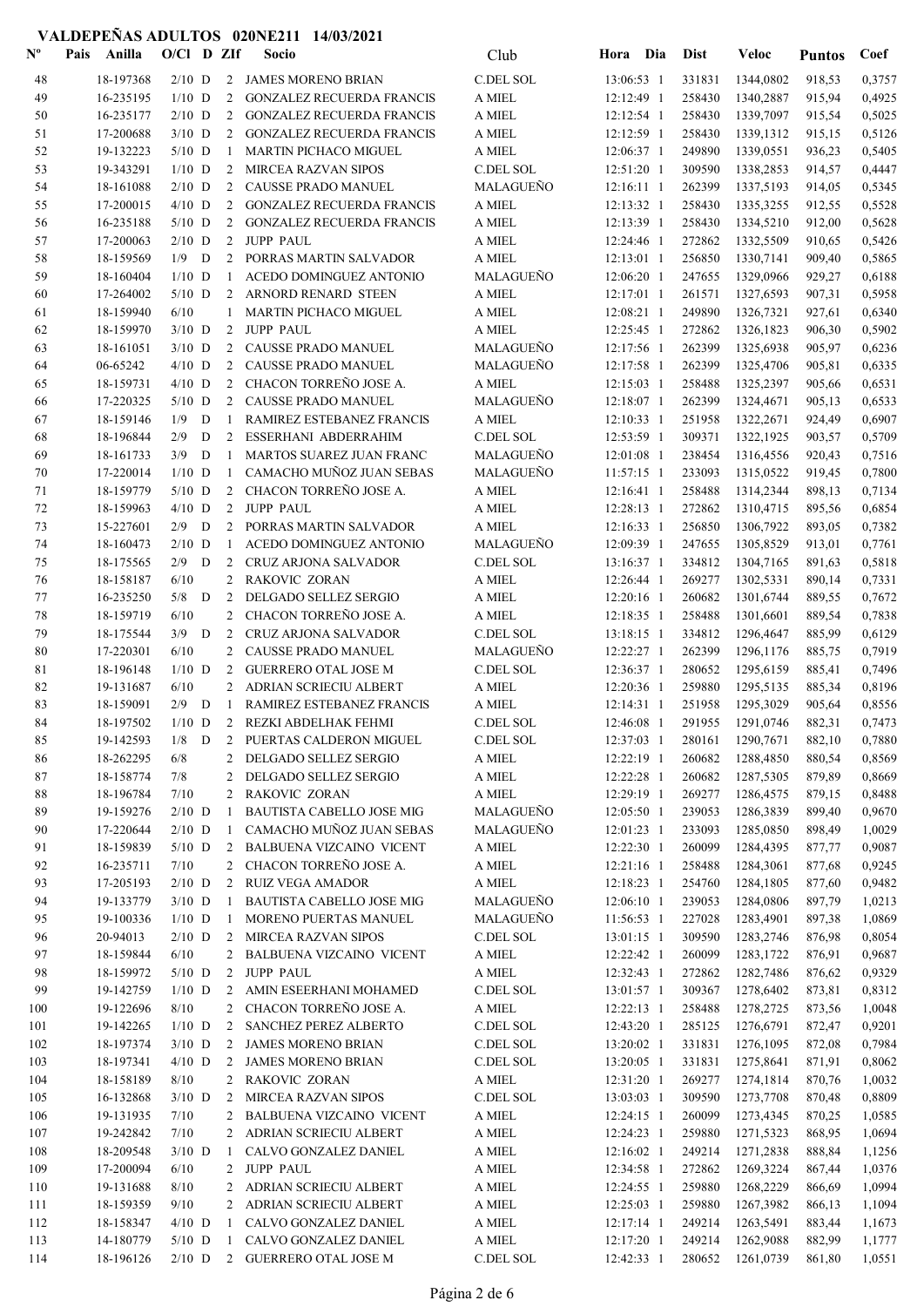| $\mathbf{N}^{\mathbf{o}}$ | Pais | Anilla                 | $O/CI$ D ZIf     |   |                | Socio                                                         | Club                          | Hora Dia                 | <b>Dist</b>      | Veloc                       | <b>Puntos</b>    | Coef             |
|---------------------------|------|------------------------|------------------|---|----------------|---------------------------------------------------------------|-------------------------------|--------------------------|------------------|-----------------------------|------------------|------------------|
| 115                       |      | 18-158206              | 9/10             |   |                | 2 RAKOVIC ZORAN                                               | A MIEL                        | 12:33:36 1               | 269277           | 1260,6601                   | 861,52           | 1,1093           |
| 116                       |      | 19-142390              | $2/10$ D         |   | 2              | <b>SANCHEZ PEREZ ALBERTO</b>                                  | C.DEL SOL                     | 12:46:11 1               | 285125           | 1260,5924                   | 861,48           | 1,0567           |
| 117                       |      | 19-110112              | $4/10$ D         |   | -1             | FERNANDEZ ALAS-PUMARIÑO C                                     | <b>MALAGUENO</b>              | 12:10:32 1               | 240037           | 1259,8163                   | 880,83           | 1,2660           |
| 118                       |      | 17-204907              | $1/10$ D         |   | 2              | MORARIO DORIN                                                 | <b>C.DEL SOL</b>              | 13:05:48 1               | 309380           | 1258,6656                   | 860,16           | 0,9907           |
| 119                       |      | 18-161099              | 7/10             |   | 2              | CAUSSE PRADO MANUEL                                           | MALAGUEÑO                     | 12:28:35 1               | 262399           | 1258,0056                   | 859,71           | 1,1779           |
| 120                       |      | 19-100510              | 4/9              | D | -1             | <b>MARTOS SUAREZ JUAN FRANC</b>                               | MALAGUEÑO                     | 12:09:43 1               | 238454           | 1256,8954                   | 878,78           | 1,3071           |
| 121                       |      | 18-196825              | 3/9              | D | 2              | ESSERHANI ABDERRAHIM                                          | <b>C.DEL SOL</b>              | 13:06:11 1               | 309371           | 1256,6691                   | 858,79           | 1,0159           |
| 122                       |      | 15-240958              | 6/10             |   | 2              | <b>GONZALEZ RECUERDA FRANCIS</b>                              | A MIEL                        | 12:25:59 1               | 258430           | 1254,6161                   | 857,39           | 1,2262           |
| 123<br>124                |      | 18-267<br>19-142720    | 3/9<br>$4/10$ D  | D | -1<br>2        | RAMIREZ ESTEBANEZ FRANCIS<br>MIRCEA RAZVAN SIPOS              | A MIEL<br>C.DEL SOL           | 12:20:51 1<br>13:06:51 1 | 251958<br>309590 | 1254,4586<br>1254,1624      | 877,08           | 1,2680<br>1,0403 |
| 125                       |      | 16-268363              | 9/10             |   | 2              | CHACON TORREÑO JOSE A.                                        | A MIEL                        | 12:26:23 1               | 258488           | 1252,4655                   | 857,08<br>855,92 | 1,2561           |
| 126                       |      | 17-264414              | 10/10            |   | 2              | CHACON TORREÑO JOSE A.                                        | A MIEL                        | 12:26:42 1               | 258488           | 1250,5467                   | 854,61           | 1,2661           |
| 127                       |      | 20-99363               | $1/9$ D          |   | -1             | RUIZ LAMA MIGUEL A.                                           | MALAGUEÑO                     | 12:11:43 1               | 239626           | 1249,8965                   | 873,89           | 1,3766           |
| 128                       |      | 18-195565              | $1/10$ D         |   | -1             | <b>GOMEZ IZQUIERDO JOSE MANU</b>                              | MALAGUEÑO                     | 12:07:15 1               | 233737           | 1248,2617                   | 872,75           | 1,4224           |
| 129                       |      | 18-161546              | $3/10$ D         |   | -1             | CAMACHO MUÑOZ JUAN SEBAS                                      | MALAGUEÑO                     | 12:06:47 1               | 233093           | 1247,9325                   | 872,52           | 1,4375           |
| 130                       |      | 19-142860              | $2/10$ D         |   | 2              | REZKI ABDELHAK FEHMI                                          | <b>C.DEL SOL</b>              | 12:53:59 1               | 291955           | 1247,7598                   | 852,71           | 1,1566           |
| 131                       |      | 19-100725              | 5/9              | D | -1             | <b>MARTOS SUAREZ JUAN FRANC</b>                               | MALAGUEÑO                     | 12:11:09 1               | 238454           | 1247,4706                   | 872,19           | 1,4269           |
| 132                       |      | 18-175539              | 4/9              | D | 2              | <b>CRUZ ARJONA SALVADOR</b>                                   | C.DEL SOL                     | 13:28:25 1               | 334812           | 1247,3592                   | 852,43           | 1,0240           |
| 133                       |      | 19-111167              | 5/9              | D | 2              | CRUZ ARJONA SALVADOR                                          | <b>C.DEL SOL</b>              | 13:28:28 1               | 334812           | 1247,1269                   | 852,27           | 1,0318           |
| 134                       |      | 19-131653              | 10/10            |   | 2              | <b>ADRIAN SCRIECIU ALBERT</b>                                 | A MIEL                        | 12:28:41 1               | 259880           | 1245,3318                   | 851,05           | 1,3393           |
| 135                       |      | 15-241017              | 7/10             |   | 2              | <b>GONZALEZ RECUERDA FRANCIS</b>                              | A MIEL                        | 12:27:44 1               | 258430           | 1244,0469                   | 850,17           | 1,3568           |
| 136                       |      | 18-159531              | $3/9$ D          |   | 2              | PORRAS MARTIN SALVADOR                                        | A MIEL                        | 12:26:49 1               | 256850           | 1241,9212                   | 848,72           | 1,3753           |
| 137                       |      | 19-131596              | 10/10            |   | 2              | RAKOVIC ZORAN                                                 | A MIEL                        | 12:37:16 1               | 269277           | 1239,3848                   | 846,98           | 1,3215           |
| 138                       |      | 18-158243              | $3/10$ D         |   | $\overline{2}$ | <b>SANCHEZ PEREZ ALBERTO</b>                                  | <b>C.DEL SOL</b>              | 12:50:18 1               | 285125           | 1238,0591                   | 846,08           | 1,2571           |
| 139                       |      | 18-158003              | 8/10             |   | 2              | <b>GONZALEZ RECUERDA FRANCIS</b>                              | A MIEL                        | 12:28:53 1               | 258430           | 1237,1978                   | 845,49           | 1,3970           |
| 140                       |      | 17-220889              | $4/10$ D         |   | -1             | CAMACHO MUÑOZ JUAN SEBAS                                      | <b>MALAGUENO</b>              | 12:08:33 1               | 233093           | 1236,2397                   | 864,34           | 1,5600           |
| 141                       |      | 19-100102              | $5/10$ D         |   | -1             | FERNANDEZ ALAS-PUMARIÑO C                                     | MALAGUEÑO                     | 12:14:22 1               | 240037           | 1234,9700                   | 863,45           | 1,5257           |
| 142<br>143                |      | 19-142758<br>19-111160 | $2/10$ D<br>6/9  |   | 2<br>2         | AMIN ESEERHANI MOHAMED<br>CRUZ ARJONA SALVADOR                | <b>C.DEL SOL</b><br>C.DEL SOL | 13:10:43 1<br>13:32:23 1 | 309367<br>334812 | 1233,9307<br>1229,1942      | 843,26           | 1,1922<br>1,1094 |
| 144                       |      | 19-139067              | 4/9              | D | 2              | ESSERHANI ABDERRAHIM                                          | <b>C.DEL SOL</b>              | 13:11:47 1               | 309371           | 1228,7191                   | 840,02<br>839,69 | 1,2090           |
| 145                       |      | 19-142752              | $3/10$ D         |   | $\overline{2}$ | AMIN ESEERHANI MOHAMED                                        | <b>C.DEL SOL</b>              | 13:11:49 1               | 309367           | 1228,5406                   | 839,57           | 1,2174           |
| 146                       |      | 19-142797              | $4/10$ D         |   | 2              | AMIN ESEERHANI MOHAMED                                        | C.DEL SOL                     | 13:11:51 1               | 309367           | 1228,3780                   | 839,46           | 1,2258           |
| 147                       |      | 16-236424              | $3/10$ D         |   | 2              | <b>RUIZ VEGA AMADOR</b>                                       | A MIEL                        | 12:27:25 1               | 254760           | 1228,2523                   | 839,37           | 1,4987           |
| 148                       |      | 18-196826              | $5/9$ D          |   | 2              | ESSERHANI ABDERRAHIM                                          | C.DEL SOL                     | 13:11:58 1               | 309371           | 1227,8251                   | 839,08           | 1,2426           |
| 149                       |      | 18-158463              | 6/10             |   | 2              | ARNORD RENARD STEEN                                           | A MIEL                        | 12:33:04 1               | 261571           | 1227,6486                   | 838,96           | 1,4796           |
| 150                       |      | 19-101232              | 6/10             |   | -1             | CALVO GONZALEZ DANIEL                                         | A MIEL                        | 12:23:07 1               | 249214           | 1226,9500                   | 857,85           | 1,5634           |
| 151                       |      | 15-238333              | $2/9$ D          |   | -1             | BERROCAL BARQUERO JOSE MI                                     | MALAGUEÑO                     | 12:18:10 1               | 243134           | 1226,9167                   | 857,82           | 1,6131           |
| 152                       |      | 18-160635              |                  |   |                | 2/10 D 1 GOMEZ IZQUIERDO JOSE MANU                            | MALAGUEÑO                     |                          |                  | 12:10:36 1 233737 1226,3221 | 857,41           | 1,6891           |
| 153                       |      | 19-100515              | 6/9              |   | $\mathbf{1}$   | MARTOS SUAREZ JUAN FRANC                                      | MALAGUEÑO                     | $12:14:27$ 1             | 238454           | 1226,2998                   | 857,39           | 1,6666           |
| 154                       |      | 18-209546              | 7/10             |   | 1              | CALVO GONZALEZ DANIEL                                         | A MIEL                        | $12:23:18$ 1             | 249214           | 1225,8436                   | 857,07           | 1,6050           |
| 155                       |      | 19-143471              | $1/10$ D         |   | 2              | FLAVIUS MATEI MORARIU                                         | C.DEL SOL                     | 13:12:31 1               | 309388           | 1225,2181                   | 837,30           | 1,3013           |
| 156                       |      | 19-111212              | 7/9              |   |                | 2 CRUZ ARJONA SALVADOR                                        | C.DEL SOL                     | 13:33:35 1               | 334812           | 1223,8026                   | 836,33           | 1,2102           |
| 157                       |      | 17-220642              | $5/10$ D         |   | -1             | CAMACHO MUÑOZ JUAN SEBAS                                      | MALAGUEÑO                     | 12:10:38 1               | 233093           | 1222,7295                   | 854,90           | 1,7495           |
| 158                       |      | 18-161034              | 6/10             |   | -1             | FERNANDEZ ALAS-PUMARIÑO C                                     | MALAGUEÑO                     | 12:16:24 1               | 240037           | 1222,1843                   | 854,51           | 1,7097           |
| 159                       |      | 17-220648<br>19-281394 | 6/10<br>$5/10$ D |   | $\mathbf{1}$   | CAMACHO MUÑOZ JUAN SEBAS<br><b>MIRCEA RAZVAN SIPOS</b>        | MALAGUEÑO<br>C.DEL SOL        | $12:10:45$ 1             | 233093<br>309590 | 1221,9817<br>1217,3406      | 854,37           | 1,7718           |
| 160<br>161                |      | 18-161379              | $1/9$ D          |   | 2<br>-1        | <b>GOMEZ VIDA RAFAEL</b>                                      | MALAGUEÑO                     | 13:14:19 1<br>12:00:09 1 | 218727           | 1214,1382                   | 831,92<br>848,89 | 1,3424<br>1,9119 |
| 162                       |      | 18-158494              | 7/10             |   | 2              | ARNORD RENARD STEEN                                           | A MIEL                        | 12:35:33 1               | 261571           | 1213,5050                   | 829,30           | 1,6087           |
| 163                       |      | 00-42601               | 8/10             |   | 2              | CAUSSE PRADO MANUEL                                           | MALAGUEÑO                     | 12:36:23 1               | 262399           | 1212,6581                   | 828,72           | 1,6135           |
| 164                       |      | 18-161880              | 7/10             |   | 1              | CAMACHO MUÑOZ JUAN SEBAS                                      | MALAGUEÑO                     | 12:12:15 1               | 233093           | 1212,4473                   | 847,71           | 1,8275           |
| 165                       |      | 17-220851              | $2/9$ D          |   | -1             | <b>GOMEZ VIDA RAFAEL</b>                                      | MALAGUEÑO                     | 12:00:27 1               | 218727           | 1212,1197                   | 847,48           | 1,9594           |
| 166                       |      | 18-161388              | $3/9$ D          |   | -1             | <b>GOMEZ VIDA RAFAEL</b>                                      | MALAGUEÑO                     | 12:01:05 1               | 218727           | 1207,8803                   | 844,51           | 1,9713           |
| 167                       |      | 18-197172              | $4/10$ D         |   | 2              | SANCHEZ PEREZ ALBERTO                                         | C.DEL SOL                     | 12:57:05 1               | 285125           | 1202,6362                   | 821,87           | 1,5213           |
| 168                       |      | 19-143210              | $5/10$ D         |   | 2              | <b>JAMES MORENO BRIAN</b>                                     | C.DEL SOL                     | 13:36:01 1               | 331831           | 1202,2136                   | 821,58           | 1,3150           |
| 169                       |      | 16-235581              | $4/9$ D          |   | $\overline{2}$ | PORRAS MARTIN SALVADOR                                        | A MIEL                        | 12:34:21 1               | 256850           | 1198,2739                   | 818,89           | 1,7090           |
| 170                       |      | 18-196708              | 6/9              |   | 2              | ESSERHANI ABDERRAHIM                                          | C.DEL SOL                     | 13:18:12 1               | 309371           | 1198,1836                   | 818,83           | 1,4273           |
| 171                       |      | 18-160672              | $3/10$ D         |   | -1             | GOMEZ IZQUIERDO JOSE MANU                                     | MALAGUEÑO                     | 12:15:09 1               | 233737           | 1197,7300                   | 837,42           | 1,9002           |
| 172                       |      | 18-197326              | 6/10             |   | 2              | <b>JAMES MORENO BRIAN</b>                                     | C.DEL SOL                     | 13:37:23 1               | 331831           | 1196,2903                   | 817,53           | 1,3463           |
| 173                       |      | 12-273069              | $4/10$ D<br>7/10 |   | -1             | <b>BAUTISTA CABELLO JOSE MIG</b><br><b>JAMES MORENO BRIAN</b> | MALAGUEÑO                     | 12:19:59 1               | 239053<br>331831 | 1195,3646                   | 835,76           | 1,8797           |
| 174<br>175                |      | 18-197343<br>18-159602 | $5/9$ D          |   | 2<br>2         | PORRAS MARTIN SALVADOR                                        | C.DEL SOL<br>A MIEL           | 13:37:36 1<br>12:35:09 1 | 256850           | 1195,3566<br>1193,8183      | 816,89<br>815,84 | 1,3620<br>1,7697 |
| 176                       |      | 19-142586              | $2/8$ D          |   | 2              | PUERTAS CALDERON MIGUEL                                       | $\operatorname{C.DEL}$ SOL    | 12:54:45 1               | 280161           | 1193,4441                   | 815,59           | 1,6317           |
| 177                       |      | 20-44332               | $3/10$ D         |   | 2              | REZKI ABDELHAK FEHMI                                          | C.DEL SOL                     | 13:05:34 1               | 291955           | 1188,9032                   | 812,48           | 1,5747           |
| 178                       |      | 20-94679               | $1/9$ D          |   | 2              | MEDINA PALOMO PABLO                                           | C.DEL SOL                     | 13:00:06 1               | 285125           | 1187,5260                   | 811,54           | 1,6215           |
| 179                       |      | 18-159264              | 4/9              | D | -1             | RAMIREZ ESTEBANEZ FRANCIS                                     | A MIEL                        | 12:32:22 1               | 251958           | 1186,4291                   | 829,52           | 1,8453           |
| 180                       |      | 19-132107              | 7/10             |   | 1              | MARTIN PICHACO MIGUEL                                         | A MIEL                        | 12:30:42 1               | 249890           | 1185,9991                   | 829,22           | 1,8710           |
| 181                       |      | 19-142556              | $3/8$ D          |   |                | 2 PUERTAS CALDERON MIGUEL                                     | C.DEL SOL                     | 12:56:42 1               | 280161           | 1183,6122                   | 808,87           | 1,6781           |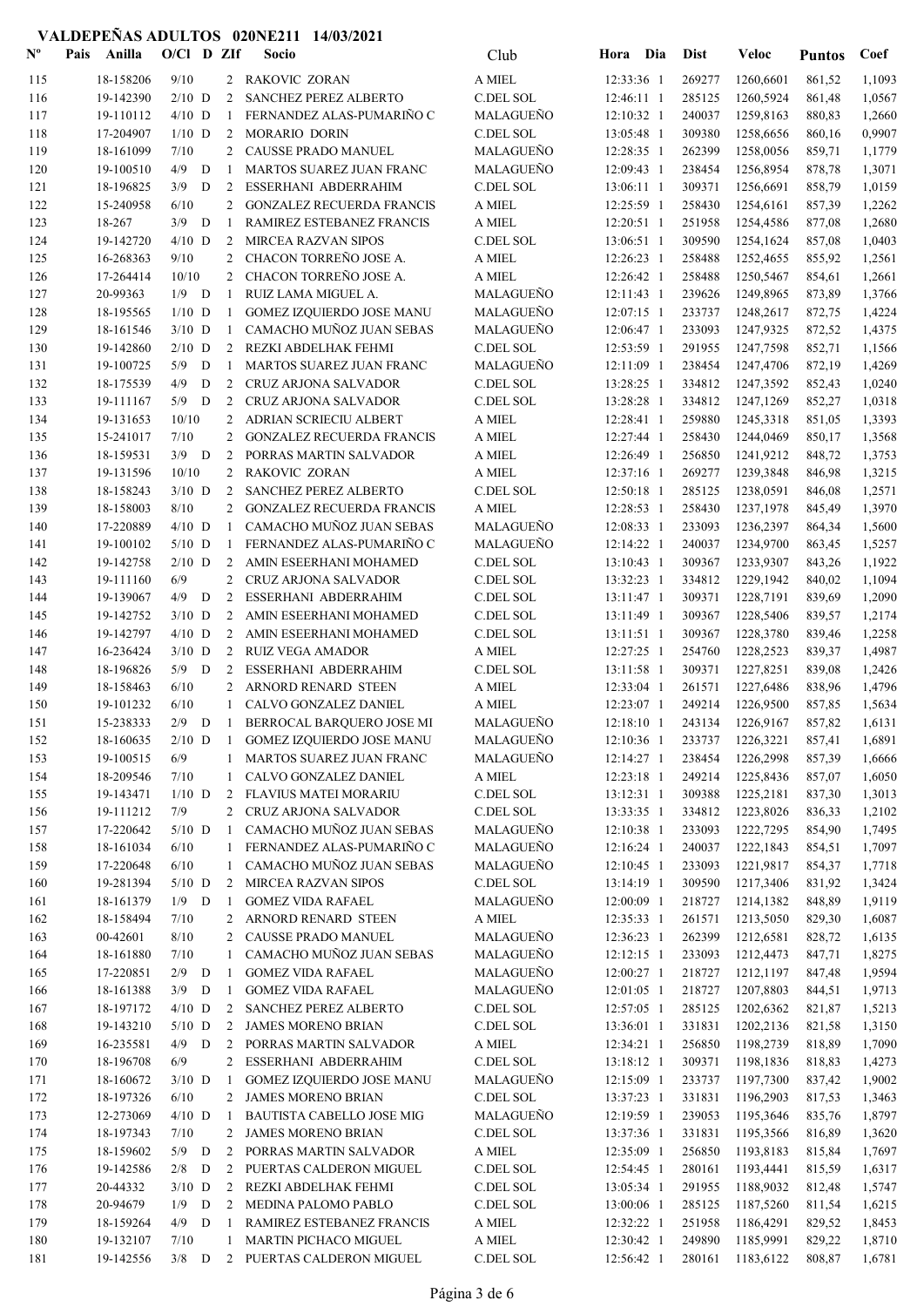| $\mathbf{N}^{\mathbf{o}}$ | Pais | Anilla                 | O/Cl D ZIf           |   |              | Socio                                                       | Club                   | Hora Dia                     | <b>Dist</b>      | <b>Veloc</b>                | <b>Puntos</b>    | Coef             |
|---------------------------|------|------------------------|----------------------|---|--------------|-------------------------------------------------------------|------------------------|------------------------------|------------------|-----------------------------|------------------|------------------|
| 182                       |      | 20-94138               | 6/10                 |   |              | 2 MIRCEA RAZVAN SIPOS                                       | C.DEL SOL              | 13:22:23 1                   | 309590           | 1179,9149                   | 806,34           | 1,5269           |
| 183                       |      | 17-220490              | $4/10$ D             |   | -1           | <b>GOMEZ IZQUIERDO JOSE MANU</b>                            | MALAGUEÑO              | 12:18:09 1                   | 233737           | 1179,5963                   | 824,74           | 2,0336           |
| 184                       |      | 18-197229              | $3/10$ D             |   | 2            | <b>GUERRERO OTAL JOSE M</b>                                 | C.DEL SOL              | 12:58:05 1                   | 280652           | 1178,7973                   | 805,58           | 1,7029           |
| 185                       |      | 20-44336               | $4/10$ D             |   |              | 2 REZKI ABDELHAK FEHMI                                      | C.DEL SOL              | 13:08:09 1                   | 291955           | 1176,5263                   | 804,03           | 1,6459           |
| 186                       |      | 18-160301              | $2/10$ D             |   | -1           | MORENO PUERTAS MANUEL                                       | MALAGUEÑO              | 12:13:09 1                   | 227028           | 1175,3974                   | 821,80           | 2,1280           |
| 187                       |      | 19-143145              | 8/10                 |   | 2            | <b>JAMES MORENO BRIAN</b>                                   | C.DEL SOL              | 13:42:59 1                   | 331831           | 1172,6168                   | 801,35           | 1,4637           |
| 188                       |      | 19-143115              | 2/9                  | D | 2            | MEDINA PALOMO PABLO                                         | C.DEL SOL              | 13:03:39 1                   | 285125           | 1170,2237                   | 799,72           | 1,7126           |
| 189<br>190                |      | 19-100884<br>19-143553 | $5/10$ D<br>$2/10$ D |   | -1           | <b>BAUTISTA CABELLO JOSE MIG</b><br>2 FLAVIUS MATEI MORARIU | MALAGUEÑO<br>C.DEL SOL | 12:24:32 1<br>13:25:04 1     | 239053<br>309388 | 1168,7728<br>1167,2082      | 817,17<br>797,66 | 2,0536<br>1,5951 |
| 191                       |      | 20-94688               | 3/9                  | D | 2            | <b>MEDINA PALOMO PABLO</b>                                  | C.DEL SOL              | 13:04:47 1                   | 285125           | 1164,8056                   | 796,02           | 1,7400           |
| 192                       |      | 18-196235              | 1/9                  | D | 2            | <b>MERCHAN JIMENEZ RAFAEL</b>                               | C.DEL SOL              | $13:14:01$ 1                 | 295069           | 1161,6128                   | 793,83           | 1,6901           |
| 193                       |      | 18-159109              | 5/9                  | D | $\mathbf{1}$ | RAMIREZ ESTEBANEZ FRANCIS                                   | A MIEL                 | 12:37:02 1                   | 251958           | 1160,9184                   | 811,68           | 1,9896           |
| 194                       |      | 20-99335               | 2/9                  | D | -1           | RUIZ LAMA MIGUEL A.                                         | MALAGUEÑO              | 12:26:37 1                   | 239626           | 1159,7612                   | 810,87           | 2,1028           |
| 195                       |      | 19-228565              | $5/10$ D             |   | -1           | <b>GOMEZ IZQUIERDO JOSE MANU</b>                            | MALAGUEÑO              | 12:21:53 1                   | 233737           | 1157,7825                   | 809,49           | 2,1669           |
| 196                       |      | 19-100656              | 6/10                 |   | $\mathbf{1}$ | <b>GOMEZ IZQUIERDO JOSE MANU</b>                            | MALAGUEÑO              | 12:21:55 1                   | 233737           | 1157,5914                   | 809,35           | 2,1781           |
| 197                       |      | 19-142234              | $4/10$ D             |   | 2            | <b>GUERRERO OTAL JOSE M</b>                                 | C.DEL SOL              | 13:02:34 1                   | 280652           | 1157,0098                   | 790,69           | 1,8232           |
| 198                       |      | 12-273305              | 7/10                 |   | 1            | <b>GOMEZ IZQUIERDO JOSE MANU</b>                            | MALAGUEÑO              | 12:22:02 1                   | 233737           | 1156,9230                   | 808,89           | 2,2003           |
| 199                       |      | 18-196119              | $5/10$ D             |   | 2            | <b>GUERRERO OTAL JOSE M</b>                                 | C.DEL SOL              | 13:02:40 1                   | 280652           | 1156,5330                   | 790,36           | 1,8417           |
| 200                       |      | 17-176090              | 6/10                 |   | 2            | <b>GUERRERO OTAL JOSE M</b>                                 | C.DEL SOL              | 13:02:46 1                   | 280652           | 1156,0566                   | 790,04           | 1,8510           |
| 201<br>202                |      | 18-196986<br>18-161890 | $5/10$ D<br>6/9      |   | 2            | REZKI ABDELHAK FEHMI<br>RAMIREZ ESTEBANEZ FRANCIS           | C.DEL SOL<br>A MIEL    | 13:13:04 1<br>12:38:32 1     | 291955<br>251958 | 1153,6683<br>1152,9500      | 788,40           | 1,7882<br>2,0824 |
| 203                       |      | 19-132142              | 8/10                 |   | 1            | <b>MARTIN PICHACO MIGUEL</b>                                | A MIEL                 | 12:36:45 1                   | 249890           | 1152,8950                   | 806,11<br>806,07 | 2,1100           |
| 204                       |      | 20-99385               | 3/9                  | D | -1           | RUIZ LAMA MIGUEL A.                                         | MALAGUEÑO              | 12:28:21 1                   | 239626           | 1150,1128                   | 804,12           | 2,2112           |
| 205                       |      | 19-142992              | $3/10$ D             |   | 2            | FLAVIUS MATEI MORARIU                                       | C.DEL SOL              | 13:29:16 1                   | 309388           | 1149,0022                   | 785,22           | 1,7210           |
| 206                       |      | 18-196127              | 7/10                 |   | 2            | <b>GUERRERO OTAL JOSE M</b>                                 | C.DEL SOL              | 13:04:44 1                   | 280652           | 1146,7665                   | 783,69           | 1,9065           |
| 207                       |      | 17-205762              | 8/10                 |   | 2            | <b>GUERRERO OTAL JOSE M</b>                                 | C.DEL SOL              | 13:05:22 1                   | 280652           | 1143,8065                   | 781,67           | 1,9158           |
| 208                       |      | 17-3126609             | 8/8                  |   | 2            | DELGADO SELLEZ SERGIO                                       | A MIEL                 | 12:48:20 1                   | 260682           | 1141,6730                   | 780,21           | 2,0725           |
| 209                       |      | 20-99310               | 4/9                  | D | -1           | RUIZ LAMA MIGUEL A.                                         | MALAGUEÑO              | 12:30:03 1                   | 239626           | 1140,8046                   | 797,62           | 2,2654           |
| 210                       |      | 18-160634              | 8/10                 |   | 1            | <b>GOMEZ IZQUIERDO JOSE MANU</b>                            | MALAGUEÑO              | 12:25:12 1                   | 233737           | 1139,0692                   | 796,40           | 2,3336           |
| 211                       |      | 19-143481              | $2/10$ D             |   | 2            | MORARIO DORIN                                               | C.DEL SOL              | 13:32:49 1                   | 309380           | 1134,0216                   | 774,98           | 1,7715           |
| 212                       |      | 19-142286              | $5/10$ D             |   | 2            | SANCHEZ PEREZ ALBERTO                                       | C.DEL SOL              | 13:11:26 1                   | 285125           | 1133,9984                   | 774,96           | 1,9313           |
| 213                       |      | 18-161510              | 8/10                 |   | 1            | CAMACHO MUÑOZ JUAN SEBAS                                    | MALAGUEÑO              | 12:25:33 1                   | 233093           | 1133,9966                   | 792,86           | 2,3735           |
| 214<br>215                |      | 15-241377<br>19-143552 | 7/10<br>$4/10$ D     |   |              | 2 JUPP PAUL<br>2 FLAVIUS MATEI MORARIU                      | A MIEL<br>C.DEL SOL    | 13:00:38 1<br>13:32:55 1     | 272862<br>309388 | 1133,9327<br>1133,6354      | 774,92<br>774,71 | 2,0371<br>1,8050 |
| 216                       |      | 19-143486              | $5/10$ D             |   |              | 2 FLAVIUS MATEI MORARIU                                     | C.DEL SOL              | 13:32:56 1                   | 309388           | 1133,5662                   | 774,67           | 1,8134           |
| 217                       |      | 19-100035              | 3/9                  | D | $\mathbf{1}$ | BERROCAL BARQUERO JOSE MI                                   | MALAGUEÑO              | 12:34:34 1                   | 243134           | 1133,1397                   | 792,26           | 2,3182           |
| 218                       |      | 18-161406              | 4/9                  | D | -1           | <b>GOMEZ VIDA RAFAEL</b>                                    | MALAGUEÑO              | 12:13:08 1                   | 218727           | 1132,5181                   | 791,82           | 2,5888           |
| 219                       |      | 17-205212              | $4/10$ D             |   |              | 2 RUIZ VEGA AMADOR                                          | $\mathbf A$ MIEL       |                              |                  | 12:44:59 1 254760 1132,3505 | 773,84           | 2,2328           |
| 220                       |      | 18-160931              | 6/10                 |   | 1            | <b>BAUTISTA CABELLO JOSE MIG</b>                            | MALAGUEÑO              | 12:31:08 1                   | 239053           | 1132,2371                   | 791,63           | 2,3904           |
| 221                       |      | 20-97215               | $1/5$ D              |   | 2            | <b>MARTIN TORRES SALVADOR</b>                               | $\mathcal A$ MIEL      | 12:43:53 1                   | 253160           | 1130,7675                   | 772,75           | 2,2674           |
| 222                       |      | 17-206180              | $3/10$ D             |   | 2            | MORARIO DORIN                                               | C.DEL SOL              | 13:33:45 1                   | 309380           | 1130,1553                   | 772,34           | 1,8638           |
| 223                       |      | 18-19792               | 7/9                  |   | 2            | ESSERHANI ABDERRAHIM                                        | C.DEL SOL              | 13:33:45 1                   | 309371           | 1130,1224                   | 772,31           | 1,8723           |
| 224                       |      | 17-220830              | 5/9                  | D | -1           | <b>GOMEZ VIDA RAFAEL</b>                                    | MALAGUEÑO              | 12:13:47 1                   | 218727           | 1128,7194                   | 789,17           | 2,6600           |
| 225                       |      | 18-161550<br>18-161387 | 9/10<br>6/9          |   | 1            | CAMACHO MUÑOZ JUAN SEBAS<br><b>GOMEZ VIDA RAFAEL</b>        | MALAGUEÑO<br>MALAGUEÑO | $12:27:15$ 1<br>$12:14:40$ 1 | 233093<br>218727 | 1124,6948                   | 786,35           | 2,5072           |
| 226<br>227                |      | 19-142501              | 4/8                  | D | 1<br>2       | PUERTAS CALDERON MIGUEL                                     | C.DEL SOL              | 13:10:01 1                   | 280161           | 1123,5976<br>1120,5693      | 785,59<br>765,78 | 2,6838<br>2,1045 |
| 228                       |      | 19-142520              | $5/8$ D              |   | 2            | PUERTAS CALDERON MIGUEL                                     | C.DEL SOL              | 13:10:11 1                   | 280161           | 1119,8228                   | 765,27           | 2,1138           |
| 229                       |      | 18-197373              | 9/10                 |   | 2            | <b>JAMES MORENO BRIAN</b>                                   | C.DEL SOL              | 13:57:23 1                   | 331831           | 1115,8359                   | 762,55           | 1,7925           |
| 230                       |      | 20-99408               | $3/10$ D             |   | -1           | ACEDO DOMINGUEZ ANTONIO                                     | MALAGUEÑO              | 12:42:01 1                   | 247655           | 1115,4793                   | 779,91           | 2,4122           |
| 231                       |      | 16-229065              | 10/10                |   | 1            | CAMACHO MUÑOZ JUAN SEBAS                                    | MALAGUEÑO              | 12:29:09 1                   | 233093           | 1114,4776                   | 779,21           | 2,5741           |
| 232                       |      | 19-142766              | $5/10$ D             |   | 2            | AMIN ESEERHANI MOHAMED                                      | C.DEL SOL              | 13:37:44 1                   | 309367           | 1113,8994                   | 761,23           | 1,9478           |
| 233                       |      | 19-142864              | 6/10                 |   | 2            | REZKI ABDELHAK FEHMI                                        | C.DEL SOL              | 13:22:10 1                   | 291955           | 1113,6236                   | 761,04           | 2,0729           |
| 234                       |      | 19-100327              | $3/10$ D             |   | -1           | MORENO PUERTAS MANUEL                                       | MALAGUEÑO              | 12:23:54 1                   | 227028           | 1113,4282                   | 778,48           | 2,6772           |
| 235                       |      | 19-284430              | $4/10$ D             |   | 2            | MILLAN FERNADEZ JESUS                                       | A MIEL                 | 12:54:33 1                   | 261088           | 1113,1443                   | 760,71           | 2,3379           |
| 236<br>237                |      | 19-132739<br>12-273859 | $5/10$ D<br>7/9      |   | 2<br>1       | MILLAN FERNADEZ JESUS<br><b>GOMEZ VIDA RAFAEL</b>           | A MIEL<br>MALAGUEÑO    | 12:54:43 1<br>12:17:23 1     | 261088<br>218727 | 1112,3539<br>1108,1331      | 760,17<br>774,77 | 2,3478<br>2,8144 |
| 238                       |      | 19-143465              | 6/10                 |   | 2            | FLAVIUS MATEI MORARIU                                       | C.DEL SOL              | 13:39:32 1                   | 309388           | 1106,8018                   | 756,38           | 1,9981           |
| 239                       |      | 19-284432              | 6/10                 |   | $\mathbf{2}$ | MILLAN FERNADEZ JESUS                                       | A MIEL                 | 12:55:56 1                   | 261088           | 1106,6177                   | 756,25           | 2,3777           |
| 240                       |      | 19-100001              | $4/9$ D              |   | -1           | BERROCAL BARQUERO JOSE MI                                   | MALAGUEÑO              | 12:40:12 1                   | 243134           | 1104,1508                   | 771,99           | 2,5639           |
| 241                       |      | 18-160881              | 7/9                  |   | $\mathbf{1}$ | MARTOS SUAREZ JUAN FRANC                                    | MALAGUEÑO              | 12:35:59 1                   | 238454           | 1104,0389                   | 771,91           | 2,6251           |
| 242                       |      | 19-142359              | 6/10                 |   | 2            | SANCHEZ PEREZ ALBERTO                                       | C.DEL SOL              | 13:18:33 1                   | 285125           | 1102,7848                   | 753,63           | 2,2045           |
| 243                       |      | 12-273032              | 7/10                 |   | 1            | BAUTISTA CABELLO JOSE MIG                                   | MALAGUEÑO              | 12:37:01 1                   | 239053           | 1101,5421                   | 770,16           | 2,6403           |
| 244                       |      | 20-99415               | $4/10$ D             |   | -1           | ACEDO DOMINGUEZ ANTONIO                                     | MALAGUEÑO              | 12:45:02 1                   | 247655           | 1100,5258                   | 769,45           | 2,5591           |
| 245                       |      | 19-101388              | 8/10                 |   | 2            | BALBUENA VIZCAINO VICENT                                    | A MIEL                 | 12:56:52 1                   | 260099           | 1098,0819                   | 750,42           | 2,4466           |
| 246                       |      | 19-343282              | $4/10$ D             |   | 2            | MORARIO DORIN                                               | C.DEL SOL              | 13:42:07 1                   | 309380           | 1096,6385                   | 749,43           | 2,0653           |
| 247                       |      | 19-111095              | 8/9                  |   | 2            | <b>CRUZ ARJONA SALVADOR</b>                                 | C.DEL SOL              | 14:05:58 1                   | 334812           | 1094,2761                   | 747,82           | 1,9162           |
| 248                       |      | 18-196366              | 4/9                  | D | $\mathbf{2}$ | MEDINA PALOMO PABLO                                         | C.DEL SOL              | 13:21:38 1                   | 285125           | 1089,7885                   | 744,75           | 2,2592           |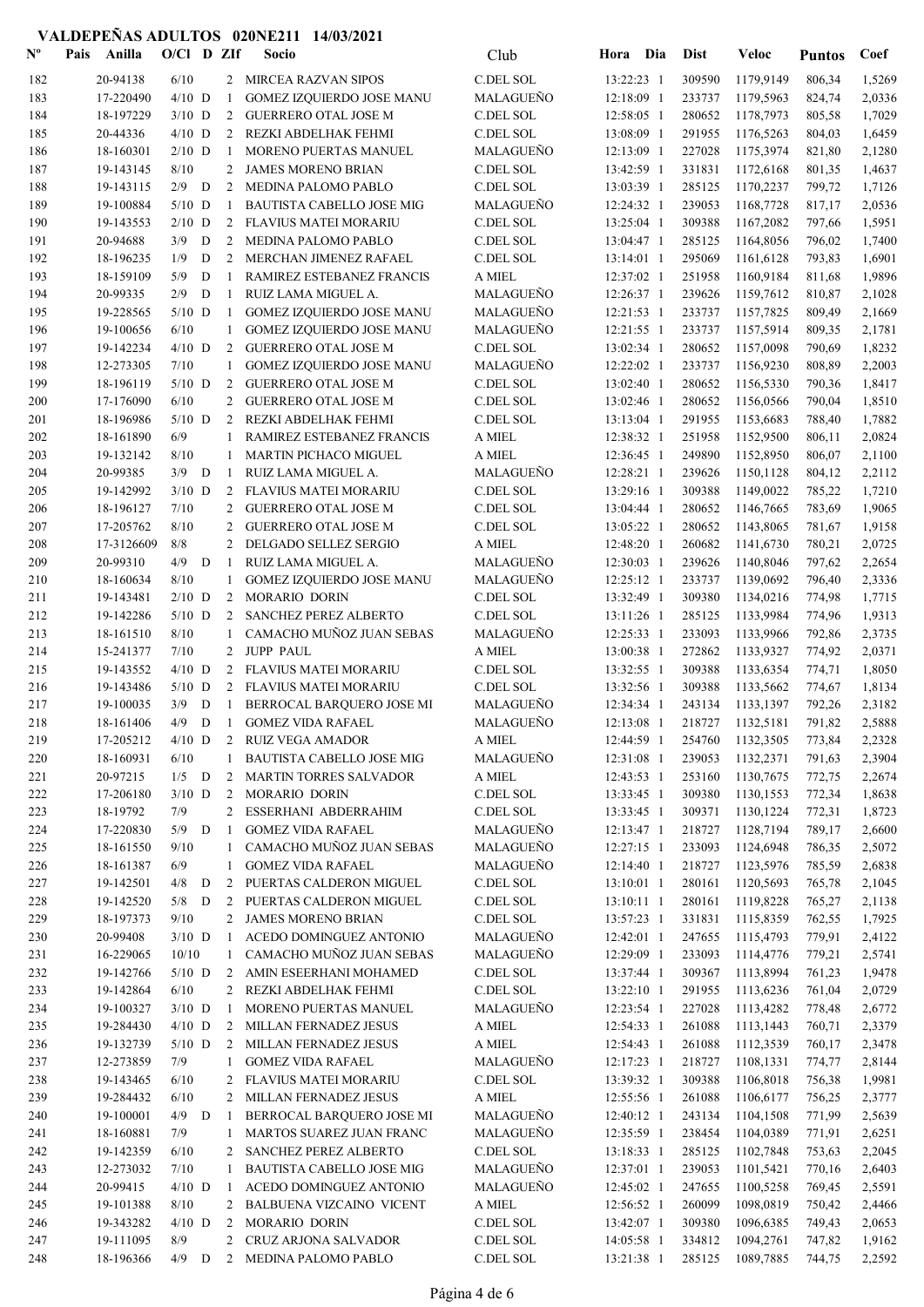| $\mathbf{N}^{\mathbf{o}}$ | Pais | Anilla    | $O/Cl$ D ZIf |   |    | Socio                            | Club                       | Hora Dia     | <b>Dist</b> | Veloc                       | <b>Puntos</b> | Coef   |
|---------------------------|------|-----------|--------------|---|----|----------------------------------|----------------------------|--------------|-------------|-----------------------------|---------------|--------|
| 249                       |      | 19-142899 | 7/10         |   |    | 2 REZKI ABDELHAK FEHMI           | C.DEL SOL                  | 13:28:07 1   | 291955      | 1088,9103                   | 744,15        | 2,2152 |
| 250                       |      | 18-158035 | 9/10         |   | 2  | <b>GONZALEZ RECUERDA FRANCIS</b> | A MIEL                     | $12:57:21$ 1 | 258430      | 1088,8140                   | 744,08        | 2,5127 |
| 251                       |      | 19-139011 | 6/10         |   | 2  | AMIN ESEERHANI MOHAMED           | C.DEL SOL                  | 13:45:03 1   | 309367      | 1085,3078                   | 741,69        | 2,1074 |
| 252                       |      | 18-159334 | 7/9          |   | 1  | RAMIREZ ESTEBANEZ FRANCIS        | A MIEL                     | 12:53:09 1   | 251958      | 1080,6691                   | 755,57        | 2,5978 |
| 253                       |      | 19-142698 | 2/9          | D | 2  | MERCHAN JIMENEZ RAFAEL           | C.DEL SOL                  | 13:33:19 1   | 295069      | 1079,5866                   | 737,78        | 2,2271 |
| 254                       |      | 18-196923 | 3/9          | D | 2  | MERCHAN JIMENEZ RAFAEL           | C.DEL SOL                  | 13:33:22 1   | 295069      | 1079,3891                   | 737,64        | 2,2359 |
| 255                       |      | 19-101234 | 8/10         |   | 1  | CALVO GONZALEZ DANIEL            | A MIEL                     | $12:51:25$ 1 | 249214      | 1076,9060                   | 752,94        | 2,6577 |
| 256                       |      | 17-205214 | $5/10$ D     |   |    | 2 RUIZ VEGA AMADOR               | A MIEL                     | 12:56:46 1   | 254760      | 1075,9961                   | 735,32        | 2,6100 |
| 257                       |      | 18-196237 | 4/9          | D | 2  | MERCHAN JIMENEZ RAFAEL           | C.DEL SOL                  | 13:35:11 1   | 295069      | 1072,2633                   | 732,77        | 2,2623 |
| 258                       |      | 19-205967 | 5/9          | D | 2  | MEDINA PALOMO PABLO              | C.DEL SOL                  | $13:26:11$ 1 | 285125      | 1071,1602                   | 732,02        | 2,3503 |
| 259                       |      | 18-161858 | 8/9          |   | 1  | MARTOS SUAREZ JUAN FRANC         | MALAGUEÑO                  | 12:43:41 1   | 238454      | 1066,0338                   | 745,34        | 2,8212 |
| 260                       |      | 19-345165 | 7/10         |   | 2  | FLAVIUS MATEI MORARIU            | C.DEL SOL                  | 13:50:18 1   | 309388      | 1065,7527                   | 728,32        | 2,1828 |
| 261                       |      | 18-160456 | $5/10$ D     |   | -1 | ACEDO DOMINGUEZ ANTONIO          | MALAGUEÑO                  | 12:52:24 1   | 247655      | 1065,6411                   | 745,06        | 2,7374 |
| 262                       |      | 19-143507 | 8/10         |   | 2  | <b>FLAVIUS MATEI MORARIU</b>     | C.DEL SOL                  | 13:50:22 1   | 309388      | 1065,5080                   | 728,16        | 2,1996 |
| 263                       |      | 17-199009 | 7/10         |   | 2  | MILLAN FERNADEZ JESUS            | A MIEL                     | 13:05:22 1   | 261088      | 1064,0728                   | 727,18        | 2,6164 |
| 264                       |      | 19-142236 | 9/10         |   | 2  | <b>GUERRERO OTAL JOSE M</b>      | C.DEL SOL                  | 13:24:00 1   | 280652      | 1063,0758                   | 726,49        | 2,4433 |
| 265                       |      | 17-205294 | 6/10         |   | 2  | <b>RUIZ VEGA AMADOR</b>          | A MIEL                     | 13:00:42 1   | 254760      | 1058,4130                   | 723,31        | 2,7018 |
| 266                       |      | 19-18708  | 7/10         |   | 2  | MIRCEA RAZVAN SIPOS              | C.DEL SOL                  | 13:53:42 1   | 309590      | 1054,1028                   | 720,36        | 2,2317 |
| 267                       |      | 18-160082 | $5/9$ D      |   | -1 | BERROCAL BARQUERO JOSE MI        | MALAGUEÑO                  | 12:50:56 1   | 243134      | 1052,8320                   | 736,11        | 2,8524 |
| 268                       |      | 18-197371 | 10/10        |   | 2  | <b>JAMES MORENO BRIAN</b>        | C.DEL SOL                  | 14:15:59 1   | 331831      | 1050,1535                   | 717,66        | 2,0978 |
| 269                       |      | 19-142192 | 10/10        |   | 2  | <b>GUERRERO OTAL JOSE M</b>      | C.DEL SOL                  | 13:27:41 1   | 280652      | 1048,4478                   | 716,50        | 2,4896 |
| 270                       |      | 19-101384 | 9/10         |   | 2  | <b>BALBUENA VIZCAINO VICENT</b>  | A MIEL                     | 13:08:18 1   | 260099      | 1047,5191                   | 715,86        | 2,6963 |
| 271                       |      | 17-204920 | $5/10$ D     |   | 2  | MORARIO DORIN                    | C.DEL SOL                  | 13:55:26 1   | 309380      | 1047,2075                   | 715,65        | 2,2752 |
| 272                       |      | 20-94674  | 6/9          |   | 2  | MEDINA PALOMO PABLO              | C.DEL SOL                  | 13:32:30 1   | 285125      | 1046,3303                   | 715,05        | 2,4778 |
| 273                       |      | 18-209591 | 9/10         |   | 1  | CALVO GONZALEZ DANIEL            | A MIEL                     | $12:58:17$ 1 | 249214      | 1045,8726                   | 731,24        | 2,8453 |
| 274                       |      | 18-160423 | 6/10         |   | 1  | ACEDO DOMINGUEZ ANTONIO          | MALAGUEÑO                  | 12:57:04 1   | 247655      | 1044,6639                   | 730,40        | 2,8737 |
| 275                       |      | 18-158037 | 10/10        |   | 2  | <b>GONZALEZ RECUERDA FRANCIS</b> | A MIEL                     | 13:07:32 1   | 258430      | 1044,0210                   | 713,47        | 2,7639 |
| 276                       |      | 19-142427 | 7/10         |   | 2  | <b>RUIZ VEGA AMADOR</b>          | A MIEL                     | 13:04:27 1   | 254760      | 1042,1763                   | 712,21        | 2,8140 |
| 277                       |      | 19-100025 | 6/9          |   | 1  | BERROCAL BARQUERO JOSE MI        | MALAGUEÑO                  | 12:53:22 1   | 243134      | 1041,8540                   | 728,43        | 2,9592 |
| 278                       |      | 19-159271 | 8/10         |   | 1  | BAUTISTA CABELLO JOSE MIG        | MALAGUEÑO                  | 12:51:47 1   | 239053      | 1031,3641                   | 721,10        | 3,0206 |
| 279                       |      | 18-160319 | $4/10$ D     |   | -1 | MORENO PUERTAS MANUEL            | MALAGUEÑO                  | 12:40:26 1   | 227028      | 1029,9168                   | 720,09        | 3,1920 |
| 280                       |      | 18-158447 | 8/10         |   | 2  | ARNORD RENARD STEEN              | A MIEL                     | 13:14:42 1   | 261571      | 1026,9768                   | 701,82        | 2,7804 |
| 281                       |      | 19-143464 | 9/10         |   |    | FLAVIUS MATEI MORARIU            | C.DEL SOL                  | 14:01:54 1   | 309388      | 1024,8029                   | 700,34        | 2,3591 |
| 282                       |      | 12-273376 | 8/9          |   | 1  | <b>GOMEZ VIDA RAFAEL</b>         | MALAGUEÑO                  | 12:33:50 1   | 218727      | 1022,8854                   | 715,17        | 3,3488 |
| 283                       |      | 12-273390 | 9/9          |   | -1 | <b>GOMEZ VIDA RAFAEL</b>         | MALAGUEÑO                  | 12:34:48 1   | 218727      | 1018,2821                   | 711,95        | 3,3607 |
| 284                       |      | 19-133788 | 9/10         |   | 1  | <b>BAUTISTA CABELLO JOSE MIG</b> | MALAGUEÑO                  | 12:55:34 1   | 239053      | 1014,7998                   | 709,52        | 3,0858 |
| 285                       |      | 19-32372  | 9/10         |   |    | 2 ARNORD RENARD STEEN            | A MIEL                     | 13:18:22 1   | 261571      | 1012,4023                   | 691,86        | 2,8301 |
| 286                       |      | 18-159968 | $8/10$       |   |    | 2 JUPP PAUL                      | $\mathbf A$ MIEL           |              |             | 13:29:32 1 272862 1012,3497 | 691,83        | 2,7225 |
| 287                       |      | 20-98984  | 7/10         |   | 1  | FERNANDEZ ALAS-PUMARIÑO C        | MALAGUEÑO                  | 12:57:20 1   | 240037      | 1011,3919                   | 707,13        | 3,1056 |
| 288                       |      | 18-159978 | 9/10         |   | 2  | <b>JUPP PAUL</b>                 | A MIEL                     | 13:29:48 1   | 272862      | 1011,3491                   | 691,14        | 2,7415 |
| 289                       |      | 18-160414 | 7/10         |   | 1  | ACEDO DOMINGUEZ ANTONIO          | MALAGUEÑO                  | 13:04:55 1   | 247655      | 1011,1807                   | 706,99        | 3,0310 |
| 290                       |      | 19-142285 | 7/10         |   | 2  | SANCHEZ PEREZ ALBERTO            | C.DEL SOL                  | 13:43:30 1   | 285125      | 1005,7319                   | 687,31        | 2,6418 |
| 291                       |      | 19-143467 | 10/10        |   |    | 2 FLAVIUS MATEI MORARIU          | C.DEL SOL                  | 14:08:36 1   | 309388      | 1002,5535                   | 685,13        | 2,4430 |
| 292                       |      | 18-159330 | 8/9          |   | 1  | RAMIREZ ESTEBANEZ FRANCIS        | A MIEL                     | 13:16:57 1   | 251958      | 980,5721                    | 685,59        | 3,0102 |
| 293                       |      | 18-160959 | 10/10        |   | 1  | BAUTISTA CABELLO JOSE MIG        | MALAGUEÑO                  | 13:05:18 1   | 239053      | 974,5332                    | 681,36        | 3,1836 |
| 294                       |      | 19-142425 | 8/10         |   |    | 2 RUIZ VEGA AMADOR               | A MIEL                     | 13:23:09 1   | 254760      | 968,1170                    | 661,60        | 2,9975 |
| 295                       |      | 18-196199 | $5/9$ D      |   | 2  | MERCHAN JIMENEZ RAFAEL           | C.DEL SOL                  | $14:05:11$ 1 | 295069      | 966,8582                    | 660,74        | 2,5968 |
| 296                       |      | 19-139003 | 7/10         |   | 2  | AMIN ESEERHANI MOHAMED           | C.DEL SOL                  | 14:20:01 1   | 309367      | 966,7215                    | 660,65        | 2,4852 |
| 297                       |      | 19-142996 | 6/10         |   | 2  | MORARIO DORIN                    | C.DEL SOL                  | 14:20:10 1   | 309380      | 966,3092                    | 660,36        | 2,4935 |
| 298                       |      | 20-95373  | 7/9          |   | 2  | MEDINA PALOMO PABLO              | $\operatorname{C.DEL}$ SOL | 13:55:12 1   | 285125      | 965,8706                    | 660,06        | 2,7147 |
| 299                       |      | 19-142777 | 8/10         |   | 2  | AMIN ESEERHANI MOHAMED           | C.DEL SOL                  | 14:25:17 1   | 309367      | 951,0693                    | 649,95        | 2,5104 |
| 300                       |      | 17-220162 | 9/9          |   | 1  | MARTOS SUAREZ JUAN FRANC         | MALAGUEÑO                  | 13:12:27 1   | 238454      | 944,5593                    | 660,41        | 3,2678 |
| 301                       |      | 19-132397 | 10/10        |   | 2  | ARNORD RENARD STEEN              | A MIEL                     | 13:39:00 1   | 261571      | 937,5305                    | 640,70        | 2,9889 |
| 302                       |      | 19-143000 | 7/10         |   | 2  | MORARIO DORIN                    | C.DEL SOL                  | 14:30:21 1   | 309380      | 936,5219                    | 640,01        | 2,5354 |
| 303                       |      | 19-142974 | 9/9          |   | 2  | CRUZ ARJONA SALVADOR             | C.DEL SOL                  | 14:57:31 1   | 334812      | 936,4934                    | 639,99        | 2,3506 |
| 304                       |      | 18-159080 | 6/9          |   | 2  | PORRAS MARTIN SALVADOR           | A MIEL                     | 13:35:31 1   | 256850      | 932,2485                    | 637,09        | 3,0742 |
| 305                       |      | 18-161003 | 8/10         |   |    | FERNANDEZ ALAS-PUMARIÑO C        | MALAGUEÑO                  | 13:17:38 1   | 240037      | 931,7001                    | 651,42        | 3,3004 |
| 306                       |      | 19-100104 | 9/10         |   |    | FERNANDEZ ALAS-PUMARIÑO C        | MALAGUEÑO                  | 13:17:39 1   | 240037      | 931,6398                    | 651,37        | 3,3112 |
| 307                       |      | 18-158284 | 9/10         |   | 1  | MARTIN PICHACO MIGUEL            | A MIEL                     | 13:30:25 1   | 249890      | 924,0924                    | 646,10        | 3,1910 |
| 308                       |      | 18-159903 | 10/10        |   | 1  | MARTIN PICHACO MIGUEL            | A MIEL                     | 13:30:35 1   | 249890      | 923,5233                    | 645,70        | 3,2014 |
| 309                       |      | 19-131957 | 10/10        |   |    | 2 BALBUENA VIZCAINO VICENT       | A MIEL                     | 13:41:59 1   | 260099      | 922,3914                    | 630,35        | 3,0857 |
| 310                       |      | 19-142584 | 6/8          |   |    | 2 PUERTAS CALDERON MIGUEL        | C.DEL SOL                  | 14:05:21 1   | 280161      | 917,5078                    | 627,01        | 2,8740 |
| 311                       |      | 19-100676 | 9/10         |   | 1  | <b>GOMEZ IZQUIERDO JOSE MANU</b> | MALAGUEÑO                  | 13:15:28 1   | 233737      | 914,9413                    | 639,70        | 3,4560 |
| 312                       |      | 18-160353 | $5/10$ D     |   | -1 | MORENO PUERTAS MANUEL            | MALAGUEÑO                  | 13:09:31 1   | 227028      | 909,8711                    | 636,15        | 3,5696 |
| 313                       |      | 13-298530 | 10/10        |   |    | 2 JUPP PAUL                      | A MIEL                     | 14:00:35 1   | 272862      | 907,7749                    | 620,36        | 2,9795 |
| 314                       |      | 19-142603 | 6/9          |   | 2  | MERCHAN JIMENEZ RAFAEL           | C.DEL SOL                  | 14:27:53 1   | 295069      | 899,9207                    | 615,00        | 2,7640 |
| 315                       |      | 18-160010 | 7/9          |   | 1  | BERROCAL BARQUERO JOSE MI        | MALAGUEÑO                  | 13:30:25 1   | 243134      | 899,1088                    | 628,63        | 3,3651 |